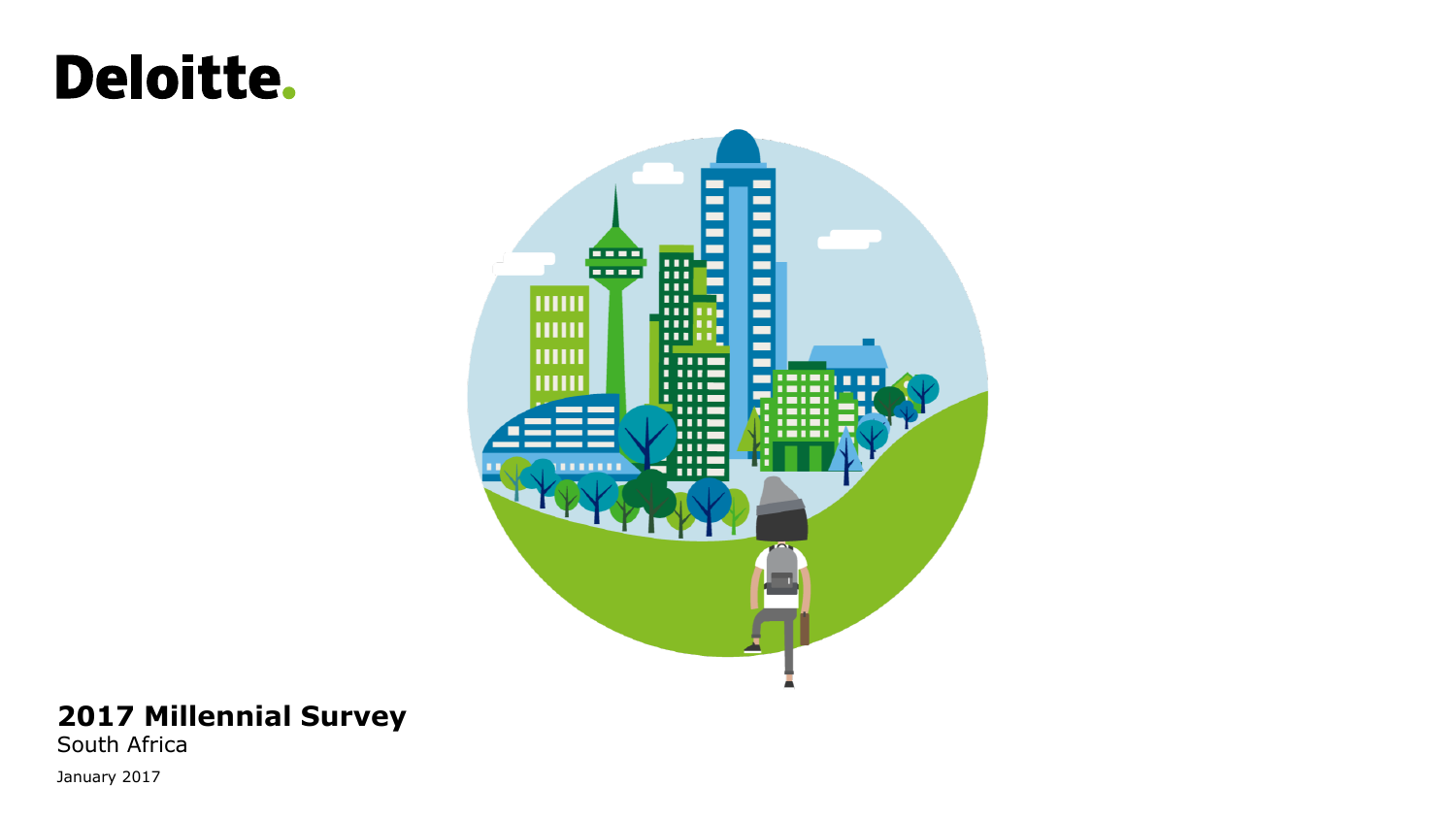# Background 200 interviews achieved in South Africa



© 2016. For information, contact Deloitte Touche Tohmatsu Limited. 2 work for? S8. Which of the following best describes your level of seniority where you work? Base: South Africa 200 C2. Please tell me your gender. S2. Which of the following best describes the highest level of education you completed? S3. Do you have children? S5. In total how many employees are there in your company/organisation? S6. Which of the following best describes the ownership of the organisation you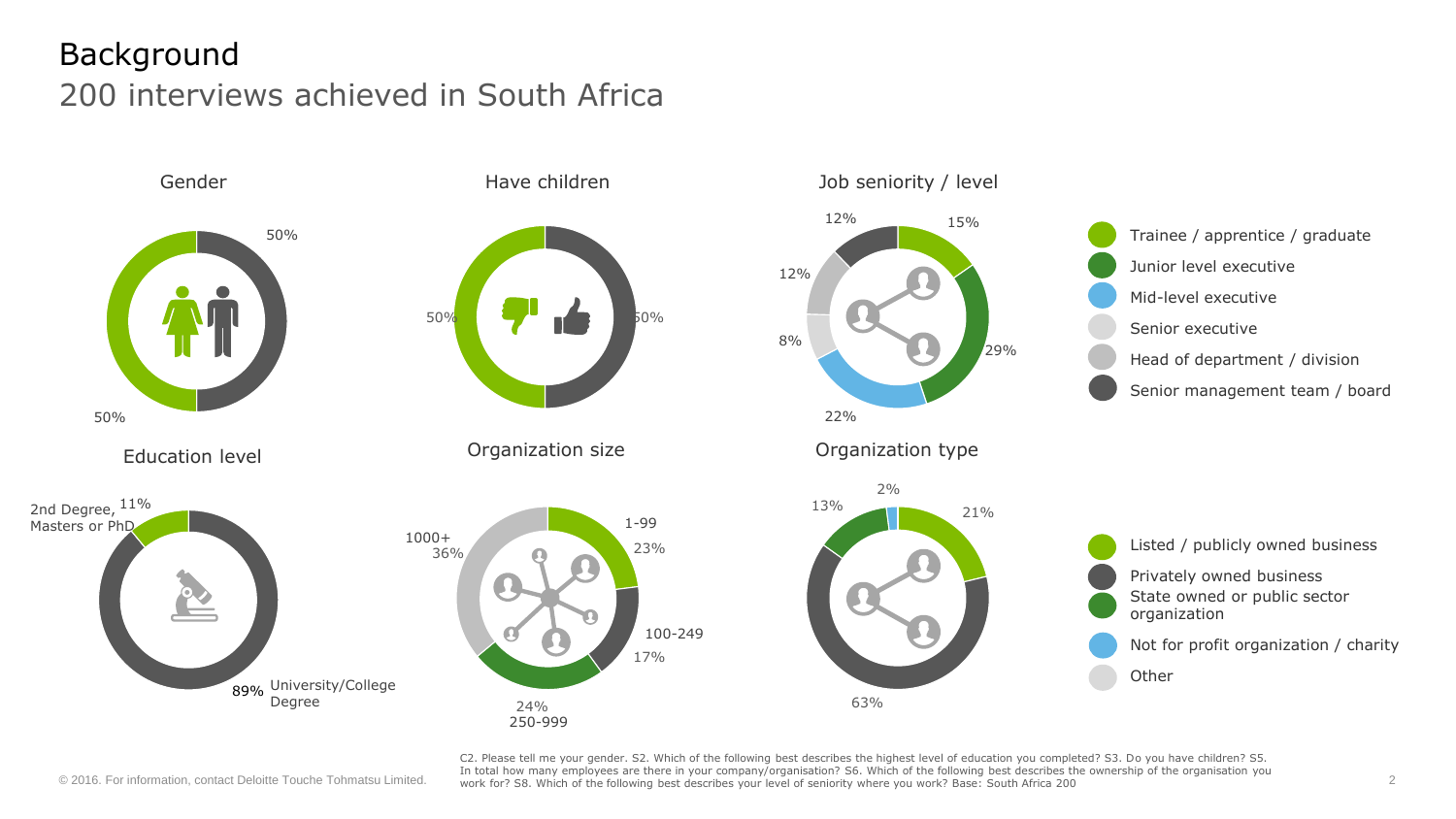### Economic, Political, and Social Outlook



© 2016. For information, contact Deloitte Touche Tohmatsu Limited. Thinking about the world in general how do you feel about the future? Compared to your parents do you think you will be Financially/materially better off/H Q5. Taking everything into account do you expect the overall economic situation in South Africa to improve, worsen or stay the same over the next 12 months? Q6. Taking everything into account do you expect the overall social/political situation in South Africa to improve, worsen or stay the same over the next 12 months? Q7. Thinking about the challenges facing societies around the world (including your own), which three of the following issues are you personally most concerned about? Base: South Africa: 200; Global 7900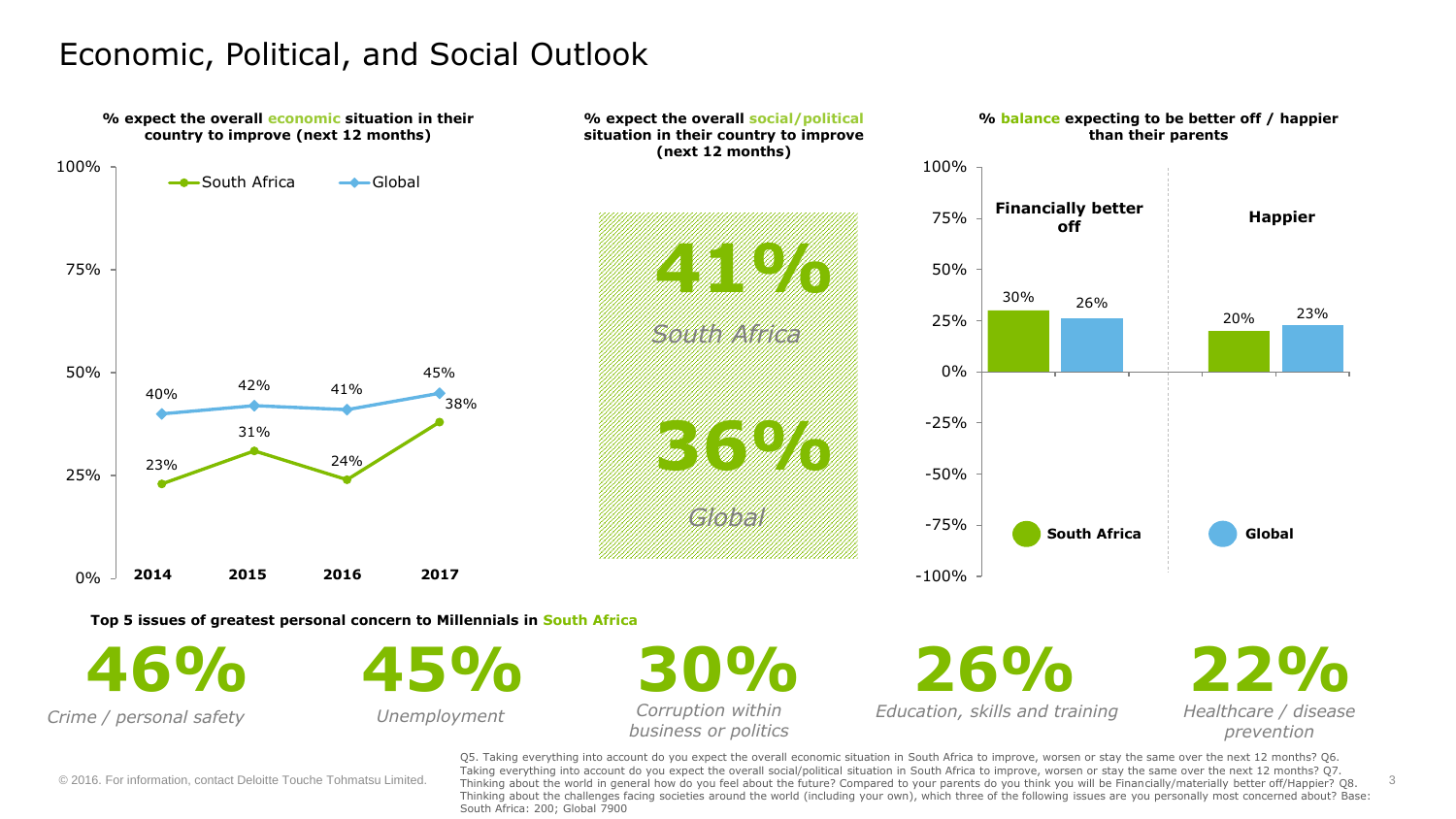#### Role & Impact of Business

**% say businesses have a positive impact on the** 



Q1. Thinking about businesses in general around the world, what impact do you think they are having on the wider society in which they operate? Q9. Thinking about the challenges of greatest concern to you, do you feel the following institutions / groups of people have (potential/determination/had a positive impact to solve these © 2016. For information, contact Deloitte Touche Tohmatsu Limited. The challenges? Q12. In general do you approve or disapprove of political leaders thinking and speaking in the following ways/would you approve or disappro leaders started to think and speak in the following ways? Base: South Africa: 200; Global 7900

**% who would approve political and business leaders**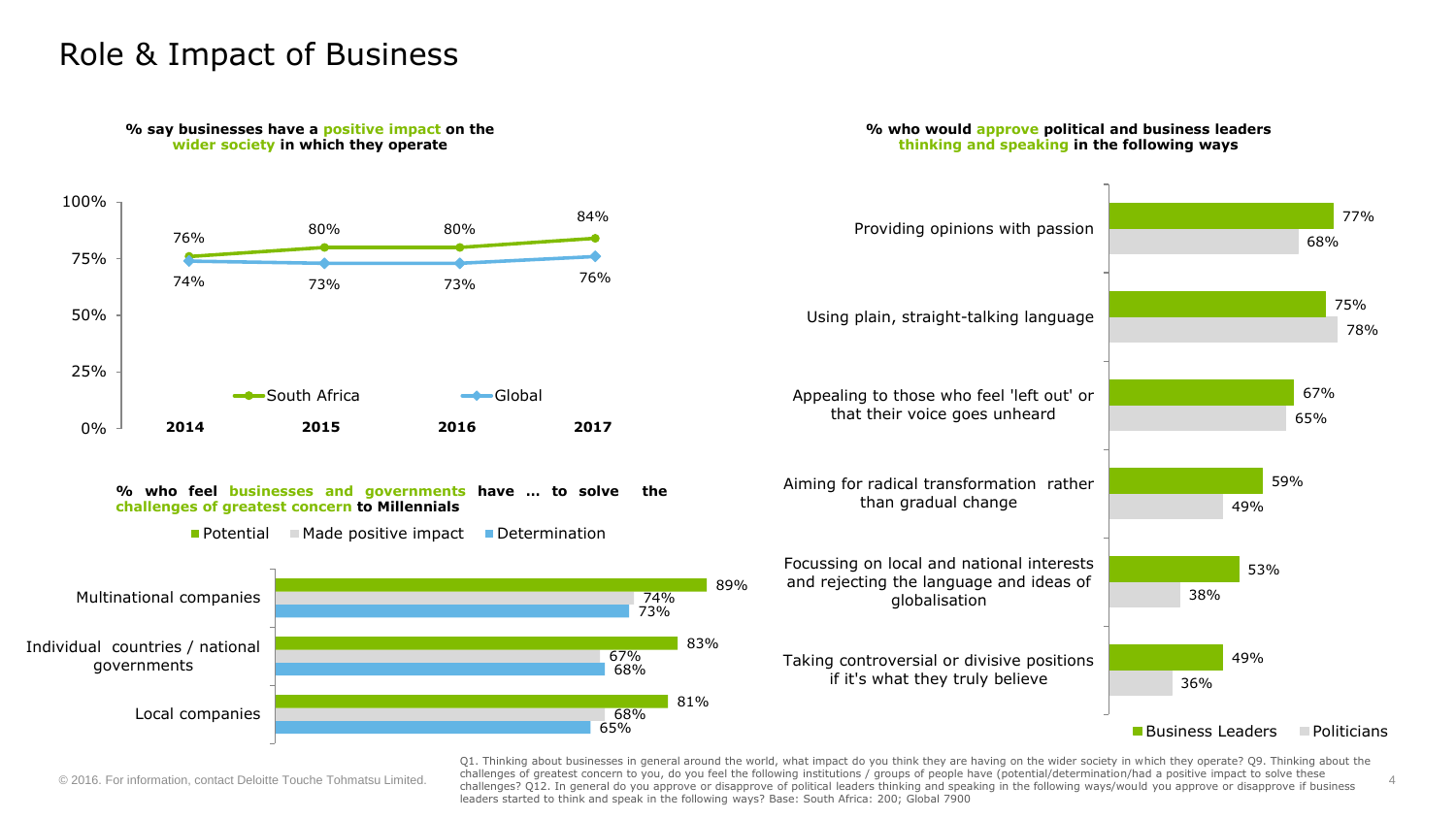# The ripple effect

**% have great deal/fair amount of accountability and influence upon the following:**





**…of Millennials in South Africa feel 'enabled to contribute to charities / good causes at work'**



© 2016. For information, contact Deloitte Touche Tohmatsu Limited. the following activities/issues? Q24. How much accountability do you take for the following? By accountability we mean the level of personal responsibility Q18. Has your organisation enabled you to support or contribute to charities/'good causes' while at work? Q21. To what extent do you feel you have an influence on you have for ensuring they happen to the highest possible standard. Base: South Africa: 200; Global 7900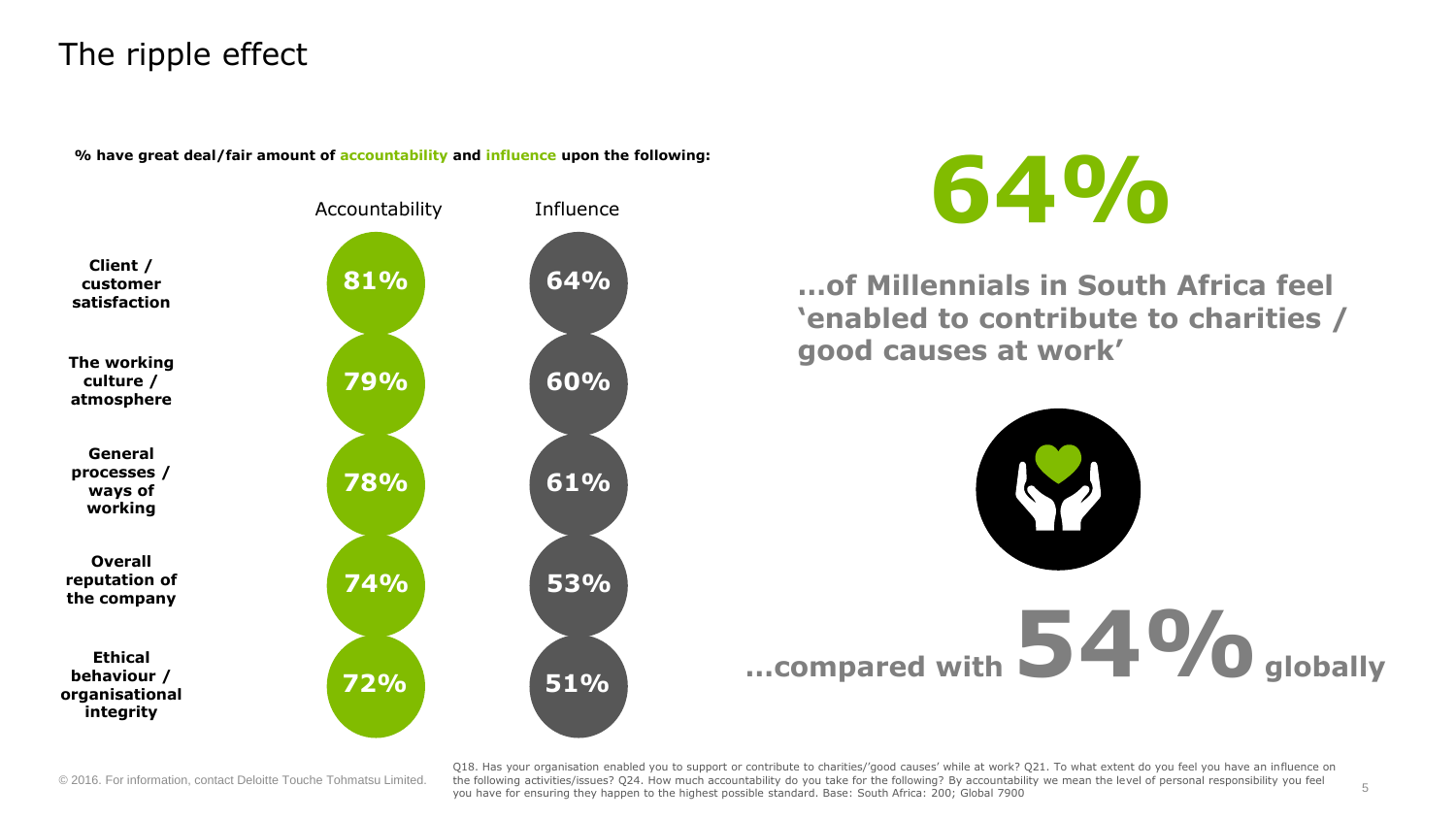# Stability and loyalty



**% who will stay with their current employer for … % who would prefer full time vs freelance employment…**



South Africa

Global

**…of Millennials would prefer full time / permanent employment**

**43% 31%**

South Africa

Global

#### **…of Millennials would prefer freelance / consultative employment**

© 2016. For information, contact Deloitte Touche Tohmatsu Limited. Thad a choice and assuming that each would earn you a similar amount of money, which of the two 'options' would you prefer? Base: South Africa 200; Global Q4. If you had a choice how long would you stay with your current employer before leaving to join a new organisation or do something different? Q35. If you 7900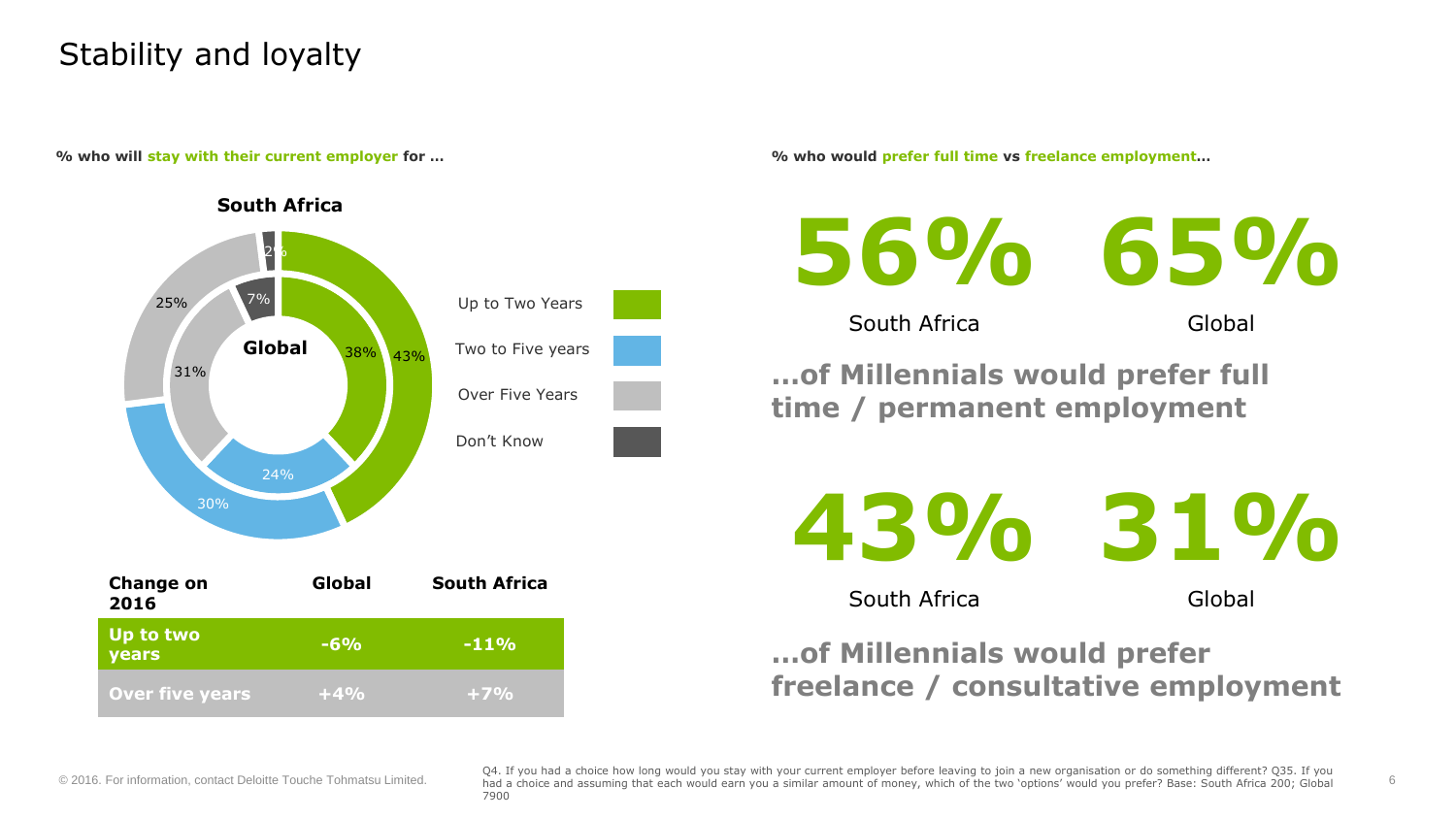### Automation and flexibility



**% say that flexible working practices have had a positive impact upon the following (top 5 areas of positive impact in South Africa)**



**Those with flexible working** 

© 2016. For information, contact Deloitte Touche Tohmatsu Limited.

Q27. What has been the impact of your organisation adopting flexible working practices? Q32. Thinking about the future of the workplace (not just your organisation but in general) what impact do you think automation/robotics/artificial intelligence will have on the following? Base: South Africa 173; Those with flexible working provision in South Africa 173; Those with high provision of flexible working in South Africa 76; Global 7900

**Those with high provision of** 

7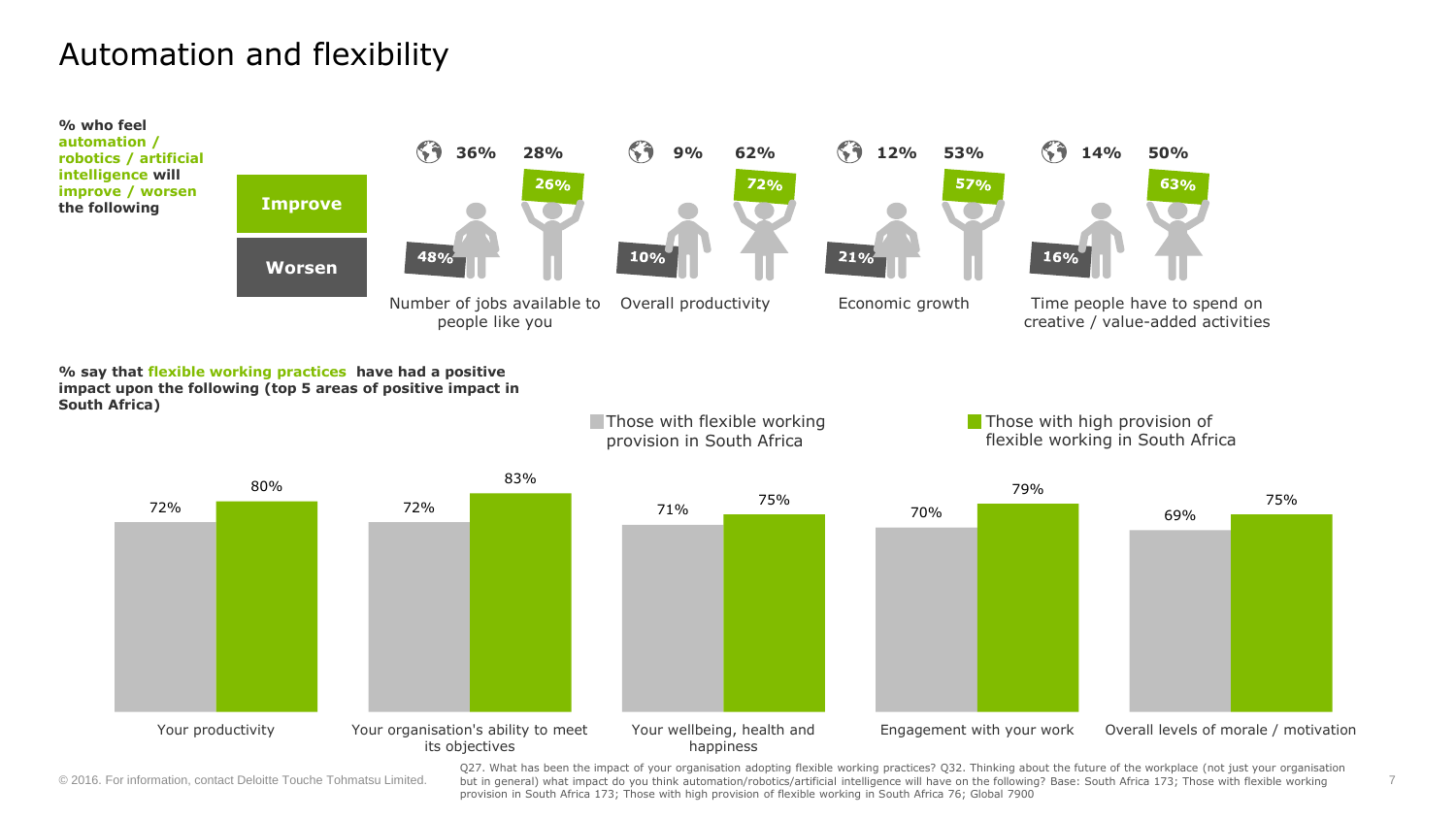#### Generation Z

**% think those aged 18 or younger will have the following impact as their presence in workplace increases**

# 15% 61% 3% 66% 21% 13% **the** 0 % Positive Negative Neutral Don't Know **Global South Africa**